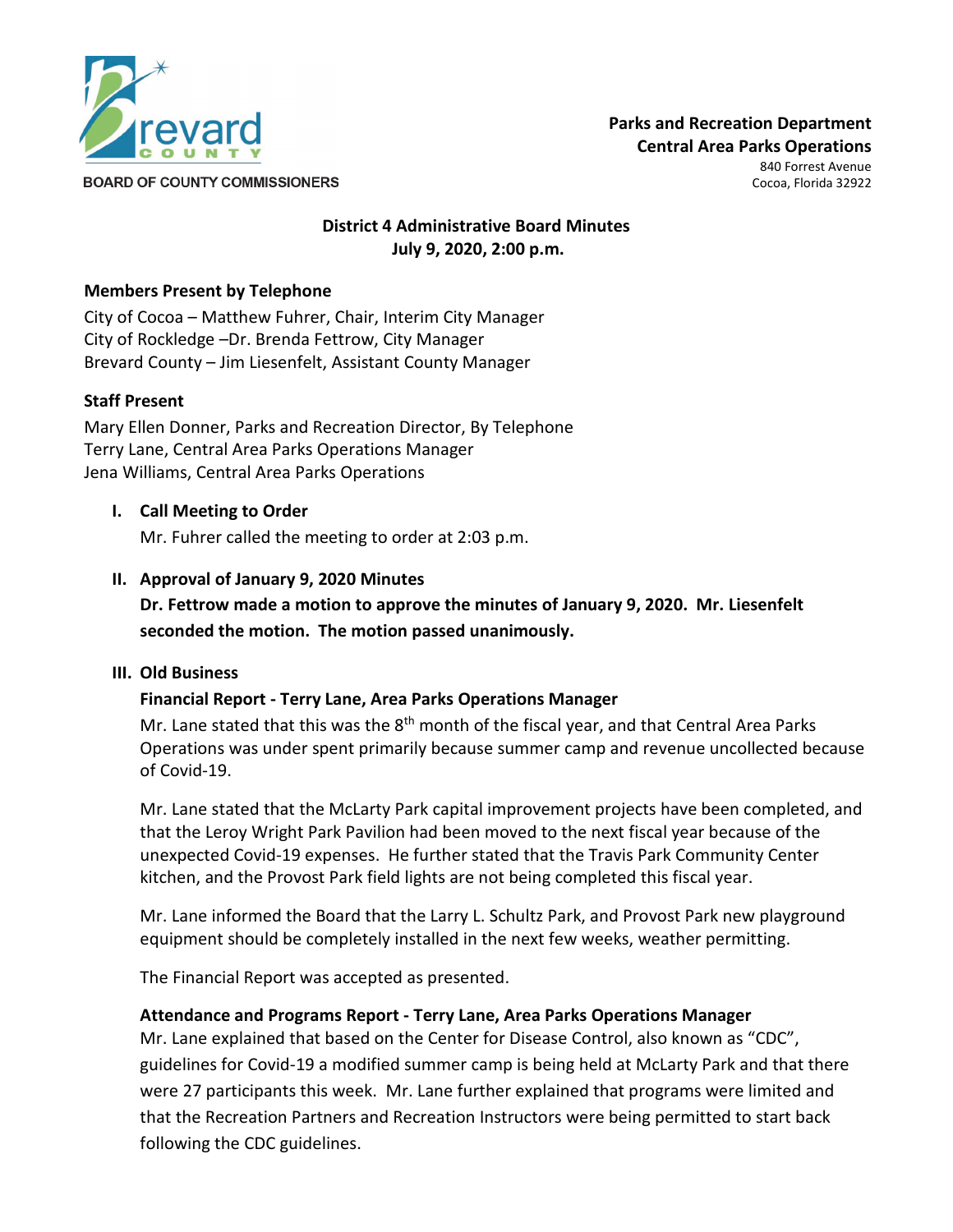Mr. Fuhrer asked how the County was operating the community centers under the CDC guidelines.

Mr. Lane stated the community centers are operating under limited hours from 8:00 a.m. to 4:00 p.m., with a one-hour lunch break from 1:00 p.m. to 2:00 p.m. Also, community centers are serving breakfast and lunches through the summer food program and are utilizing a drive through system to limit person to person contact. He further stated that summer camp staff is being required to wear masks and it has been recommended the children wear masks provided by the parents. The children at summer camp are set up six feet apart and have been provided their own individual arts and crafts materials so that there is no sharing. When the children are being transported in the County vans they are being required to wear masks and there is only one child per seat.

## **Parks Maintenance Report - Terry Lane, Area Parks Operations Manager**

Mr. Lane stated the shade structure over the playground has been replaced at Cocoa West Recreation Complex.

Mr. Lane stated the following projects had been completed: the flooring at the Karberg Pavilion at F. Burton Smith Park was newly stained, and a new refrigerator was purchased and installed for the kitchen; Junny Rios Martinez Park tennis and basketball courts have been resurfaced; McLarty Park basketball courts have been resurfaced; baseball shade structure has been installed, and staff was currently in the process of removing some trees to assist with improving the drainage.

Mr. Lane stated that the Martin Andersen Senior Center is scheduled to receive new asphalt in the parking lot in the next 30 days.

The Parks Maintenance Report was accepted as presented.

# **Other**

None

# **IV. New Business**

# **Budget for FY 20/21**

Mr. Lane stated that the proposed budget was submitted in June and certified in July, and that the 1030 Fund budget was going be approximately 3.3 million dollars and the overall budget would be approximately 10.5 million dollars for all of Central Area; some of the General Fund Capital Improvement projects for next year that have been identified are playground replacements at Dick Blake Park, Junny Rios Martinez Park, Cocoa Manor Park, and Carl Anderson Park.

Mr. Lane informed the Board that the replacement of the playground at McKnight Family Sports Complex would be funded next year with District 4 Special Taxing dollars. Mr. Lane stated that projects identified with the District 4 Special Taxing balance forward were the Fern and Prospect playground replacement, field lighting at Provost Park, and the installation of a pavilion at Leroy Wright Park.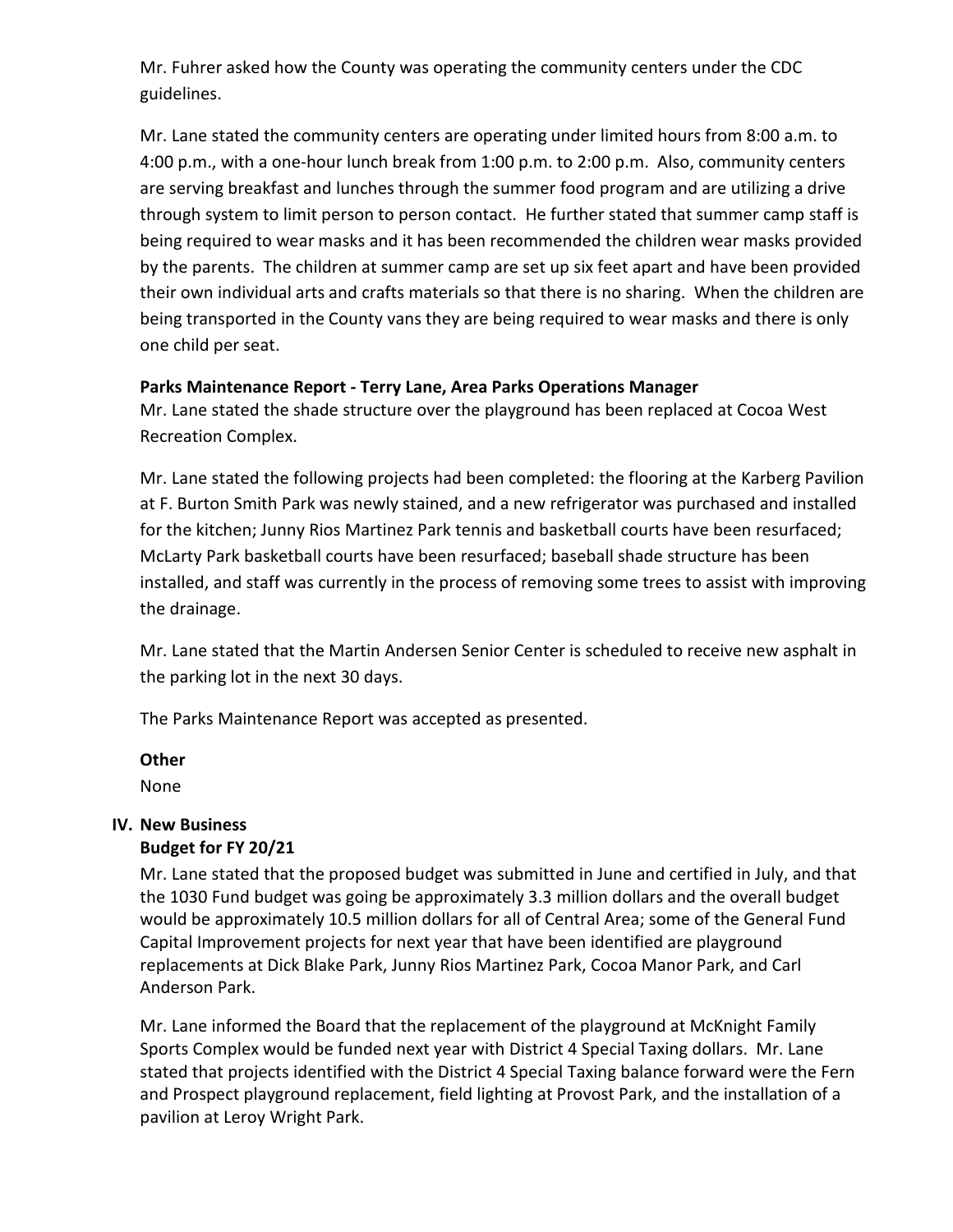Mr. Fuhrer asked Mr. Lane to provide the Board with the proposed Fiscal Year 20/21 Capital Improvements Program list of Central Area Parks Operations projects.

Mr. Lane pointed out the Travis Park Community Center kitchen had been moved the unfunded budget because the cost had gone up to \$500,000 from approximately \$200,000 which was the original estimated cost.

**Dr. Fettrow made a motion to approve the Fiscal Year 20/21 budget as presented and discussed and recommend it to go the next step in the process. Mr. Liesenfelt seconded the motion. The motion passed unanimously.**

## **Board Reports**

**Brevard County –** Mr. Liesenfelt stated that on July 21, 2020 the Brevard County Board of County Commissioners would set the millage rate and that is also when the final proposed budget would be available to view.

Mrs. Donner stated that she was contacted about a "Stop Scarring Start Healing" march on July 25, 2020 at 4:00 p.m. starting at Provost Park and ending at McLarty Park. She further stated that she had been in contact with Captain Hartselle from the City of Rockledge.

Dr. Fettrow stated she just learned of the march yesterday and knew that the Police Chief and Captain Hartselle are trying to gather more information.

Mrs. Donner stated Parks and Recreation had not been contacted by anyone to obtain proper permitting for either of the Parks.

Dr. Fettrow stated the City of Rockledge had not been contacted about permitting either.

Mr. Fuhrer stated the march was related to recent gun violence with the youth of Brevard County and that the City of Cocoa Police Department was monitoring it.

Mrs. Donner stated there was a State law that allows a person that is going to or coming from fishing, hunting or camping can carry a weapon. She further stated that Parks and Recreation had a recent incident were a man, his brother and girlfriend were fishing at one of the County parks with flak jackets on and the man was carrying an AK assault rifle strapped across his chest. The three were filming the entire incident including when law enforcement arrived. Mrs. Donner stated that she wanted the Cities to be aware that there was a group of citizens exercising their Second Amendment rights, by using this State law.

**City of Rockledge –** Dr. Fettrow stated the City of Rockledge employees were following the CDC guidelines by taking employees temperatures every morning and wearing masks. She further stated that they have not had anyone working from home.

**City of Cocoa –** Mr. Fuhrer stated the City of Cocoa recently opened the new waterfront area including all of the riverfront promenade, the boating day slips and t-dock. He further stated that there would be a grand-opening on July 18, 2020 from 12:00 p.m. to 3:00 p.m. with the ribbon cutting ceremony scheduled for 2:00 p.m.